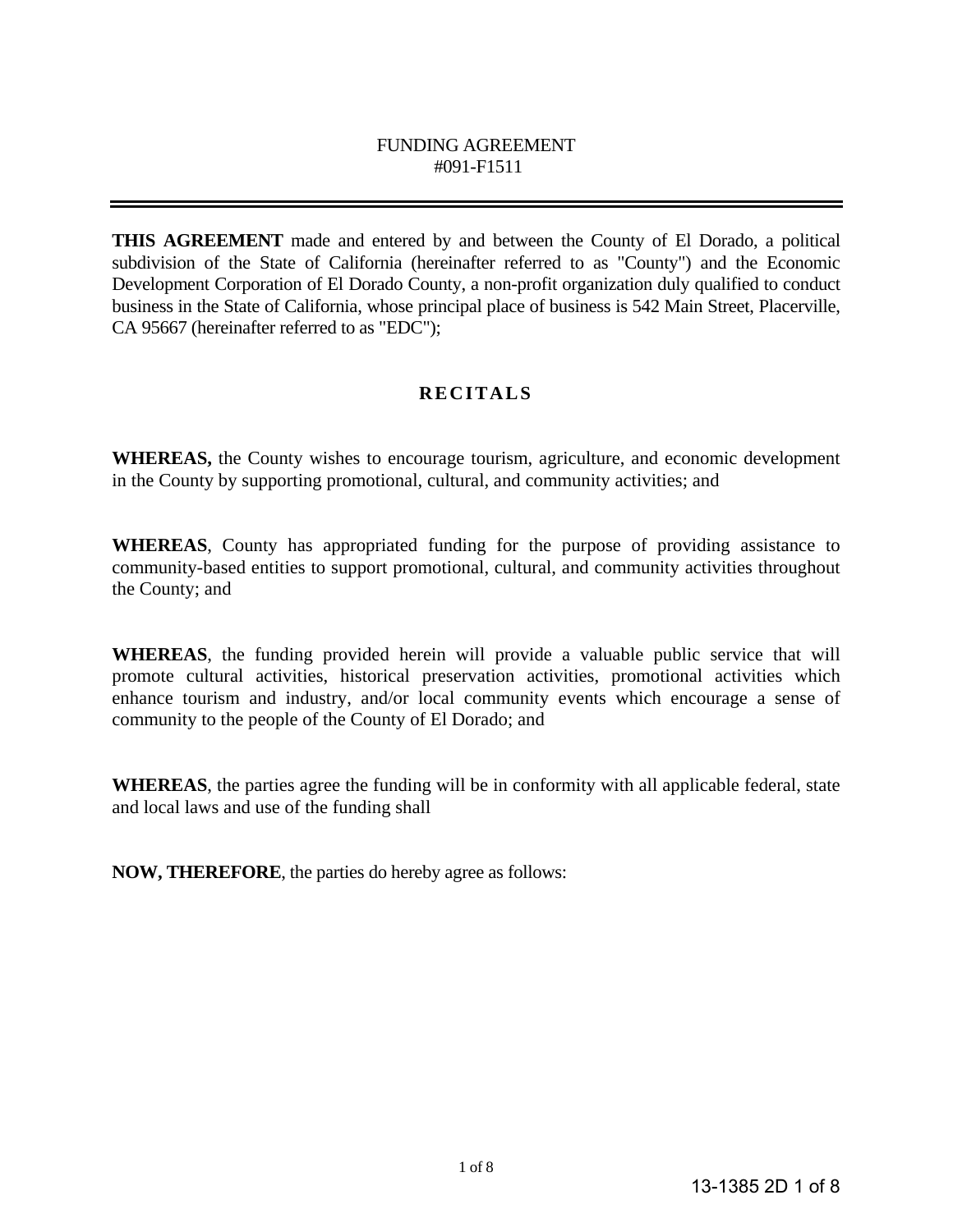## **ARTICLE I Description of Project**

Grantee to provide resource development, grant writing, and administrative services to local, non-profit, community-based organizations. Grantee, and/or any sub-consultant, shall collaborate with County staff to identify funding resources, prioritize funding projects, and provide technical assistance. Grantee shall not subcontract, delegate, or assign services to be provided, in whole or in part, to any other person or entity without prior written consent of the County. It is understood that funding provided pursuant to this agreement shall not be used to cover grantee staff time, administration, overhead, or other such costs.

## **ARTICLE II**

**Term:** This Agreement shall become effective when fully executed by the parties hereto and shall continue in effect for a period of one year. All required reports and invoices have been submitted to and approved by the County within forty-five (45) days following contract expiration.

# **ARTICLE III**

#### **Payment and Use of Funds**

Within forty-five (45) days of execution of this Agreement, County shall advance to Grantee the sum of \$4,500. Following this advance, further payments shall be made in arrears, within thirty (30) days following County's receipt and approval of an invoice. Funding shall be used solely for the purposes described in Article I. Grantee expressly agrees that any funds paid by County under this Agreement shall not be used, directly or indirectly, for any other purposes.

All funding shall be used for direct costs and not staff time, administrative, or overhead costs. Line-item cost breakdowns are estimates only; Grantee shall have the right to move funds among line items provided the use of funds is proper as set forth herein. Funding shall not be used for political advocacy of any kind and shall not be used for individual person or business promotion or advertisement.

The total amount of this Agreement shall not exceed \$45,000.00, inclusive of all work, costs, subconsultants and expenses.

## **ARTICLE IV**

**Reports Required:** Within forty-five (45) following expiration of this agreement, Grantee shall submit the following:

- 1. A financial report, covering the term of this Agreement, that accurately and clearly shows the amounts received and expended in accordance with Article I.
- 2. A narrative report, including appropriate detailed information about any event, project or program that results from grant applications, which demonstrates the success or efficacy of the program.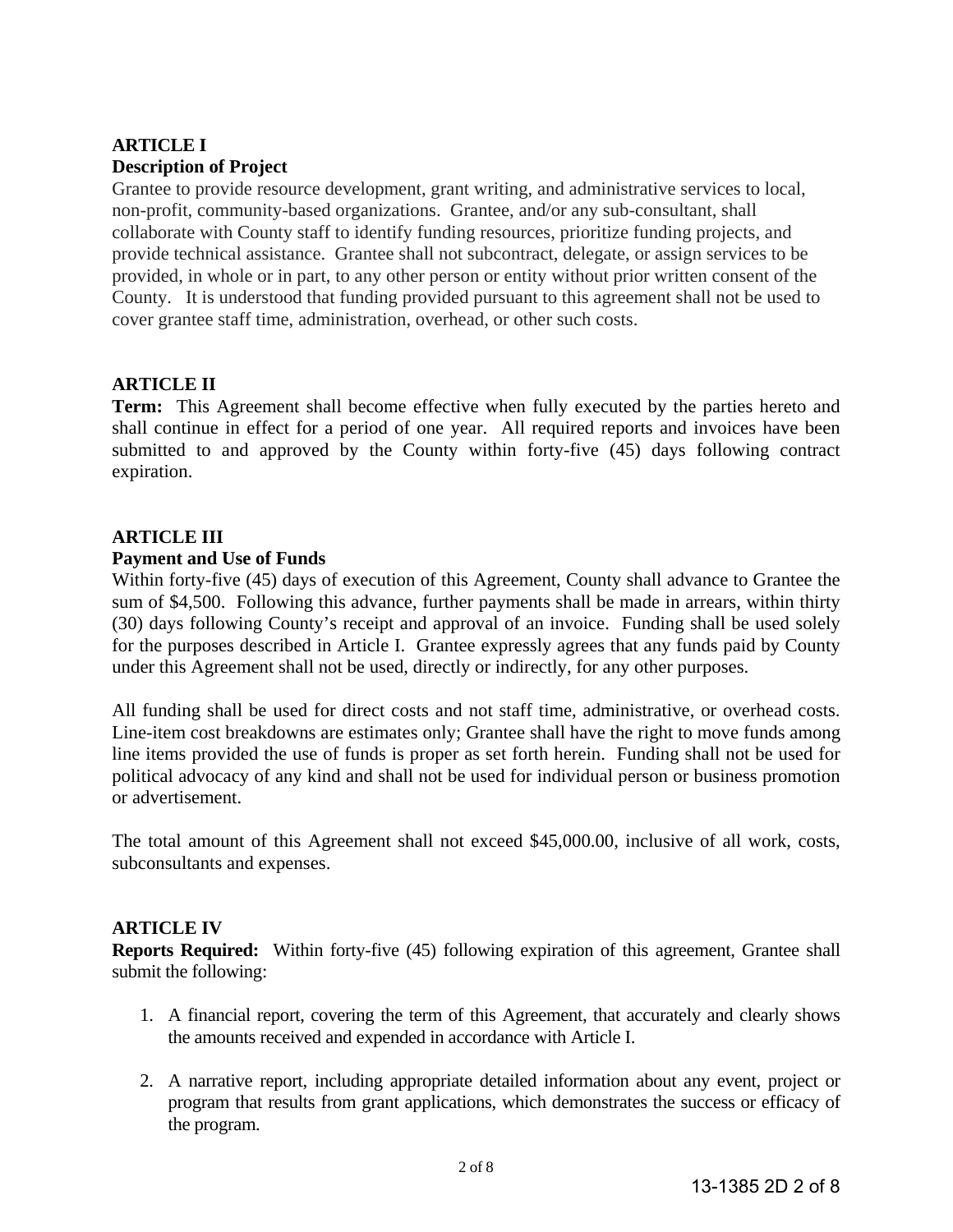Any funds that have not been spent in accordance with the provisions of this Agreement, as determined by County, shall be returned to County within thirty (30) days of County's demand for same.

Grantee shall keep and maintain all necessary records, books, documents, and other evidence sufficient to properly and accurately reflect all costs of whatever nature claimed to have been incurred in the performance of this Agreement, including any matching funds or other funds used to fund the Project, all of which will be deemed to constitute "Records" for purposes of this section, in order that County may properly audit all expenditures made pursuant hereto. Such Records shall clearly and accurately reflect the cost and scope of the services provided. Grantee further agrees that the County shall have access, at all reasonable times, to the Records for the purpose of inspection, audit and reproduction.

#### **ARTICLE V**

**No Joint Venture:** This Agreement shall not create a joint venture, partnership or any other relationship of Grantee between the County and Grantee.

#### **ARTICLE VI.**

**No Grant of Agency:** Except as the parties may specify in writing, neither party shall have authority, express or implied, to act on behalf of the other party in any capacity whatsoever as an agent. Neither party shall have any authority, express or implied, pursuant to this Agreement, to bind the other party to any obligation whatsoever.

#### **ARTICLE VII**

**Interest of Public Official:** No official or employee of County who exercises any functions or responsibilities in review or approval of services to be provided by Grantee under this Agreement shall participate in or attempt to influence any decision relating to this Agreement which affects personal interest or interest of any corporation, partnership, or association in which he/she is directly or indirectly interested; nor shall any such official or employee of County have any interest, direct or indirect, in this Agreement or the proceeds thereof.

#### **ARTICLE VIII**

**Interest of Grantee:** Grantee covenants that it presently has no personal interest or financial interest, and shall not acquire same in any manner or degree in either: 1) any other contract connected with or directly affected by the services to be performed by this Agreement; or, 2) any other entities connected with or directly affected by the services to be performed by this Agreement. Grantee further covenants that in the performance of this Agreement no person having any such interest shall be employed by Grantee.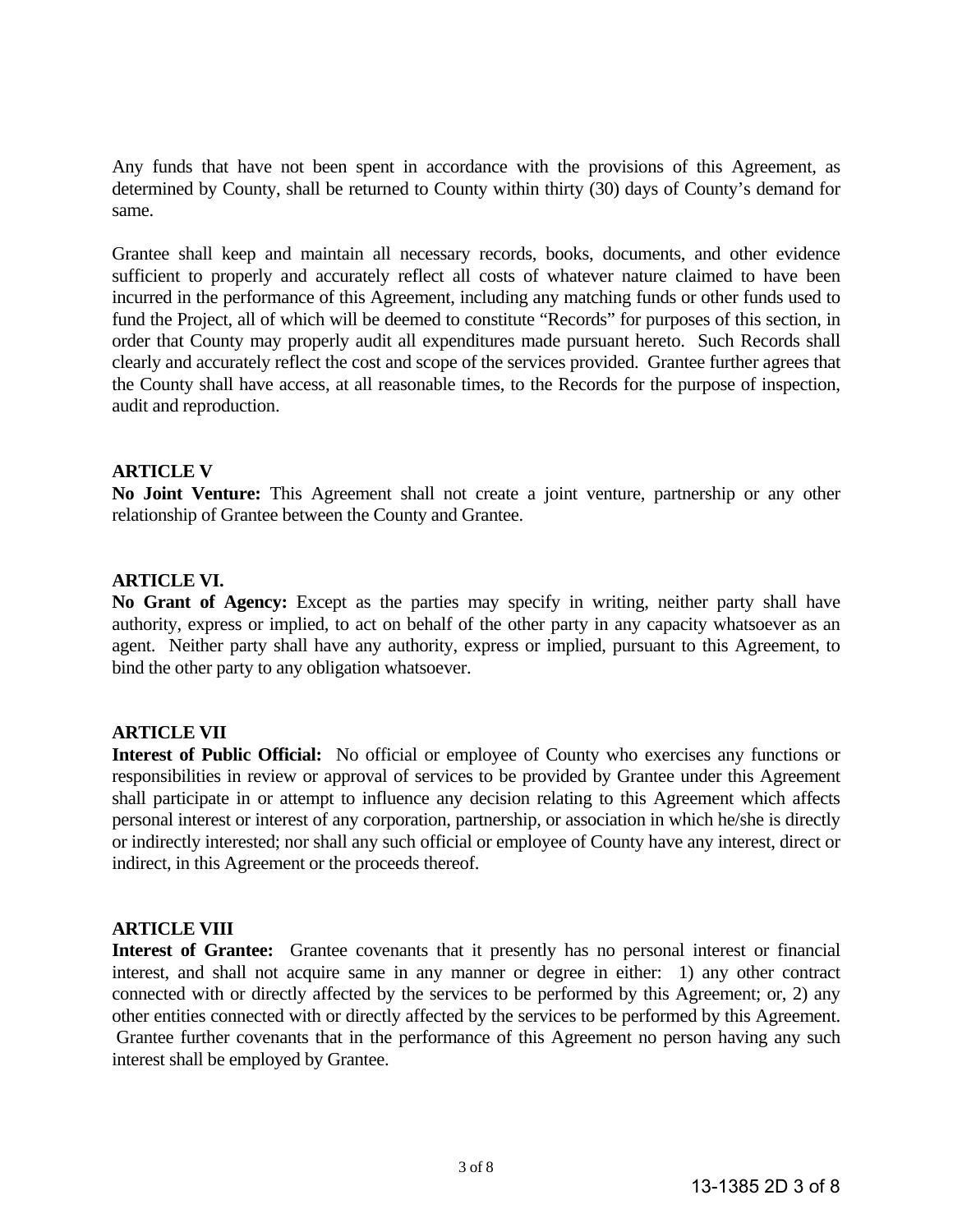### **ARTICLE IX**

**Changes to Agreement:** This Agreement may be amended by mutual consent of the parties hereto. Said amendments shall become effective only when in writing and fully executed by duly authorized officers of the parties hereto.

#### **ARTICLE X**

**Termination of Agreement:** This Agreement may be terminated at any time by either party upon seven (7) days written notice to the other party. If the Agreement is terminated prior to completion of the Project, Grantee shall return to County all monies received by Grantee from the County under this Agreement within thirty (30) days of demand by County.

#### **ARTICLE XI**

**Nondiscrimination:** In completing the Project, employing personnel, or in any other respect of this Agreement, Grantee shall not employ discriminatory practices on the basis of race, color, sex, age, religion, sexual orientation, national origin or ancestry, or physical or mental disability.

#### **ARTICLE XII**

**Public Aspect:** Grantee agrees to provide a component within the Grantee's Project that is open to the general public. For any performance or event resulting from Grantee's acceptance of this grant, a minimum of two complimentary tickets will be made available to the County for the purpose of assessing compliance with the Grant terms and conditions.

#### **ARTICLE XIII**

Funding Credit: Grantee agrees to credit the County for the grant on all printed or internet materials generated for the Project during the grant cycle by using the County seal unless otherwise requested or agreed upon with the County. Electronic versions of print and web-ready logo will be provided upon request. If there are no printed materials, credit to the County is to be announced by Grantee verbally at the event or program.

#### **ARTICLE XIV**

**Notice to Parties:** All notices to be given by the parties hereto shall be in writing and served by depositing same in the United States Post Office, postage prepaid and return receipt requested. Notices to County shall be addressed as follows:

COUNTY OF EL DORADO Chief Administrative Office 330 Fair Lane Placerville, CA 95667 ATTN: Kimberly Kerr, Assistant Chief Administrative Officer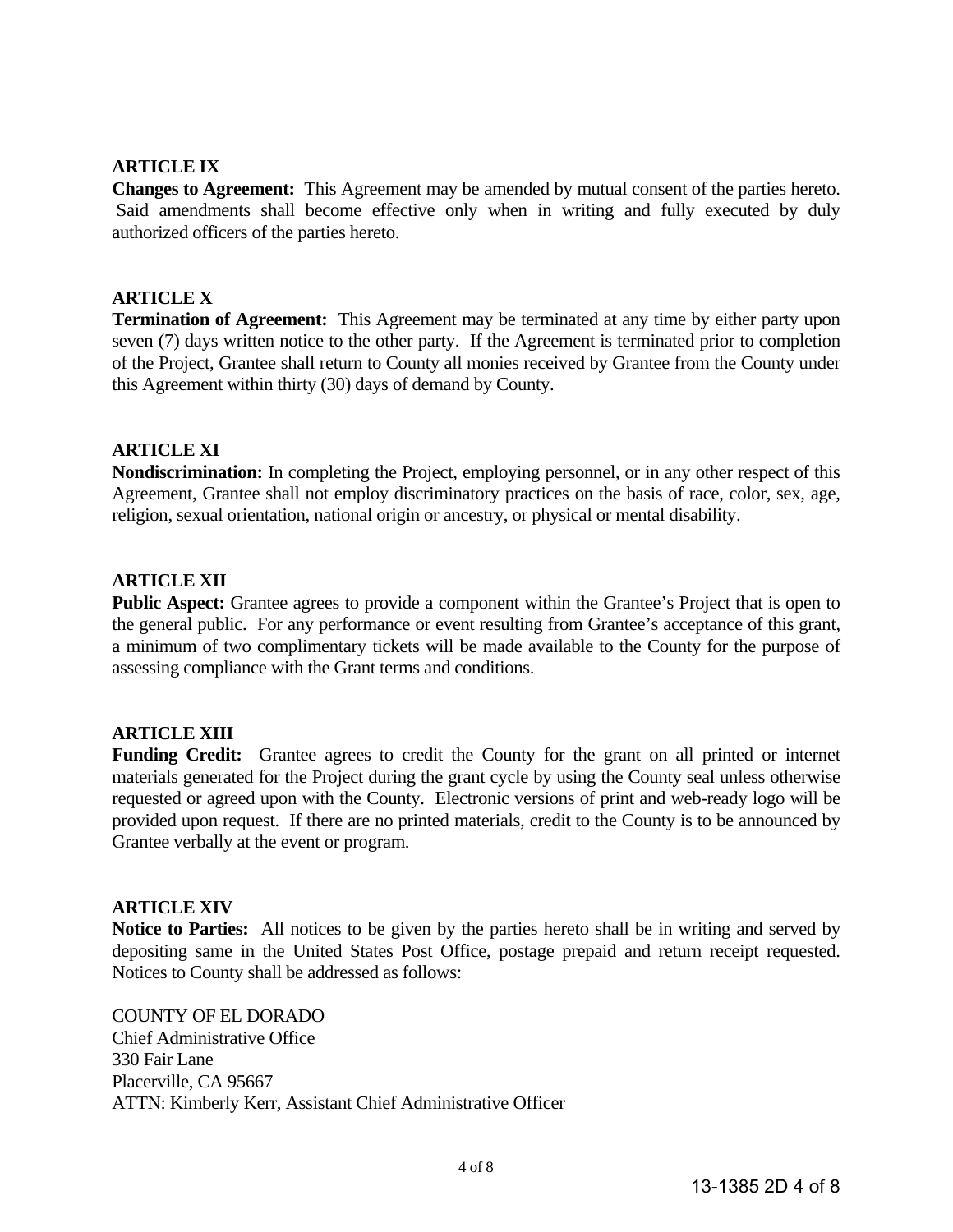or to such other location as the County directs.

Notices to Grantee shall be addressed as follows:

Economic Development Corporation of El Dorado County 542 Main Street Placerville, CA 95667 ATTN: Laurel Brent-Bumb

or to such other location as Grantee directs.

#### **ARTICLE XV**

**Indemnity:** The Grantee shall defend, indemnify, and hold the County harmless against and from any and all claims, suits, losses, damages and liability for damages of every name, kind and description, including attorney's fees and costs incurred, brought for, or on account of, injuries to or death of any person, including but not limited to workers, County employees, and the public, or damage to property, or any economic or consequential losses, which are claimed to or in any way arise out of or are connected with the Grantee's services, operations, or performance hereunder, regardless of the existence or degree of fault or negligence on the part of the County, the Grantee, subcontractor(s) and employee(s) of any of these, except for the sole, or active negligence of the County, its officers and employees, or as expressly prescribed by statute. This duty of Grantee to indemnify and save County harmless includes the duties to defend set forth in California Civil Code Section 2778.

## **ARTICLE XVI**

**Insurance:** Grantee shall provide proof of a policy of insurance satisfactory to the County of El Dorado Risk Manager and documentation evidencing that Contractor maintains insurance that meets the following requirements:

- A. Commercial General Liability Insurance of not less than \$1,000,000 combined single limit per occurrence for bodily injury and property damage and a \$2,000,000 aggregate limit.
- B. Grantee shall furnish a certificate of insurance satisfactory to the County of El Dorado Risk Manager as evidence that the insurance required above is being maintained.
- C. The insurance will be issued by an insurance company acceptable to Risk Management, or be provided through partial or total self-insurance likewise acceptable to Risk Management.
- D. Grantee agrees that the insurance required above shall be in effect at all times during the term of this Agreement. In the event said insurance coverage expires at any time or times during the term of this Agreement, Grantee agrees to provide at least thirty (30) days prior to said expiration date, a new certificate of insurance evidencing insurance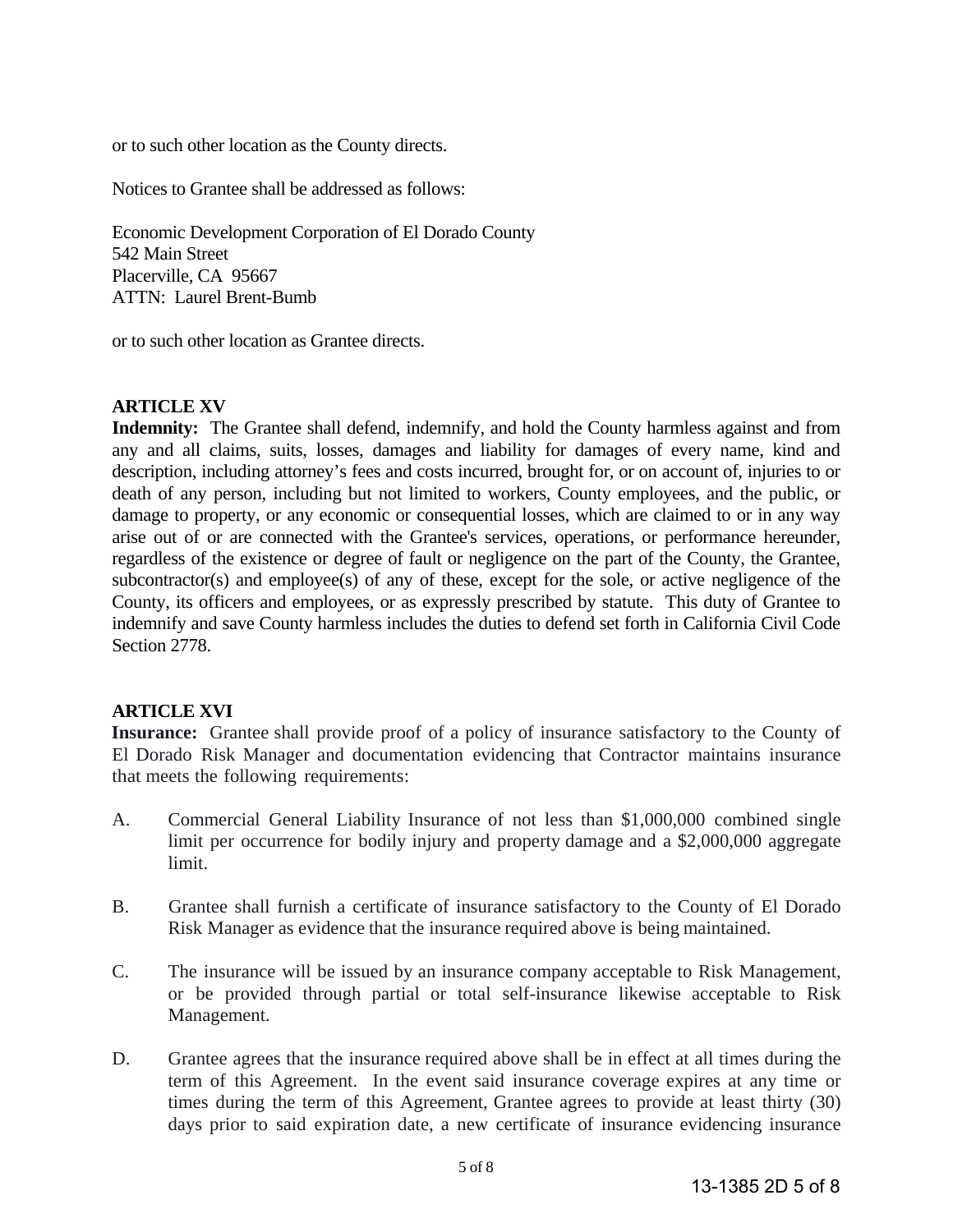coverage as provided for herein for not less than the remainder of term of the Agreement, or for a period of not less than one (1) year. New certificates of insurance are subject to the approval of Risk Management and Grantee agrees that no work or services shall be performed prior to the giving of such approval. In the event the Grantee fails to keep in effect at all times insurance coverage as herein provided, County may, in addition to any other remedies it may have, terminate this Agreement upon the occurrence of such event.

- E. The certificate of insurance must include the following provisions stating that:
	- 1. The insurer will not cancel the insured's coverage without prior written notice to County; and
	- 2. The County of El Dorado, its officers, officials, employees and volunteers are included as additional insured on an additional insured endorsement, but only insofar as the operations under this Agreement are concerned. This provision shall apply to the general liability policy.
- F. The Grantee's insurance coverage shall be primary insurance as respects the County, its officers, officials, employees and volunteers. Any insurance or self-insurance maintained by the County, its officers, officials, employees or volunteers shall be in excess of the Grantee's insurance and shall not contribute with it.
- G. Any deductibles or self-insured retentions must be declared to and approved by the County, either: the insurer shall reduce or eliminate such deductibles or self-insured retentions as respects the County, its officers, officials, employees and volunteers; or the Grantee shall procure a bond guaranteeing payment of losses and related investigations, claim administration and defense expenses.
- H. Any failure to comply with the reporting provisions of the policies shall not affect coverage provided to the County, its officers, officials, employees or volunteers.
- I. The insurance companies shall have no recourse against the County of El Dorado, its officers and employees or any of them for payment of any premiums or assessments under any policy issued by any insurance company.
- J. Grantee's obligations shall not be limited by the foregoing insurance requirements and shall survive expiration of this Agreement.
- K. In the event Grantee cannot provide an occurrence policy, Grantee shall provide insurance covering claims made as a result of performance of this Agreement for not less than three (3) years following completion of performance of this Agreement.
- L. Certificate of insurance shall meet such additional standards as may be determined by the contracting County Department either independently or in consultation with Risk Management, as essential for protection of the County.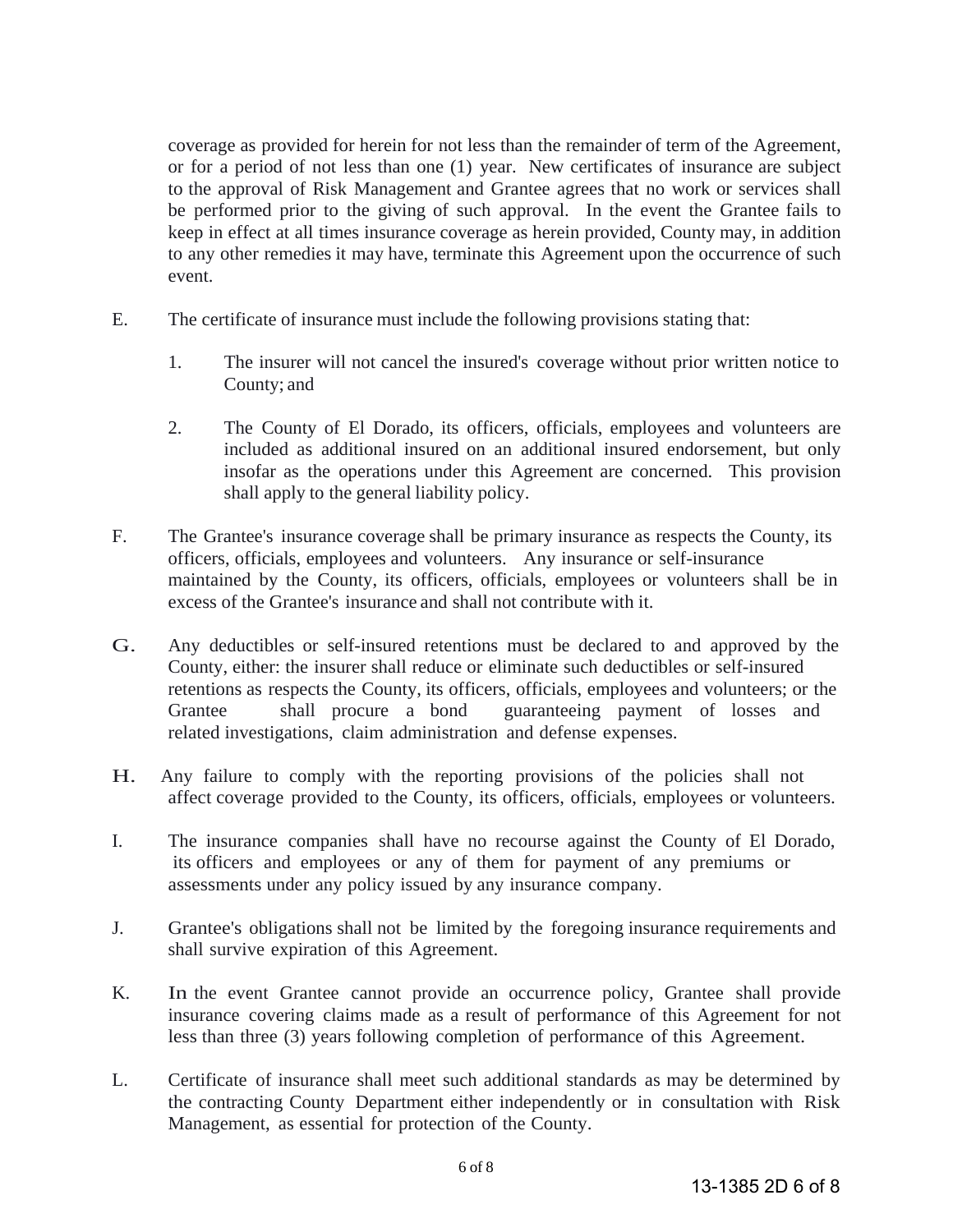#### **ARTICLE XVII**

**Authorized Signatures:** The parties to this Agreement represent that the undersigned individuals executing this Agreement on their respective behalf are fully authorized to do so by law or other appropriate instrument and to bind upon said parties to the obligations set forth herein.

#### **ARTICLE XVIII**

**Assignment:** This Agreement is not assignable by Grantee in whole or in part without the express written consent of County.

#### **ARTICLE XIX**

**Compliance with Laws, Rules and Regulations:** Grantee shall, at all times while this Agreement is in effect, comply with all applicable laws, ordinances, statutes, rules, and regulations governing its conduct.

#### **ARTICLE XX**

**Entire Agreement:** This document and the documents referred to herein or exhibits hereto are the entire Agreement between the parties and they incorporate or supersede all prior written or oral Agreements or understandings.

#### **ARTICLE XXI**

**Administrator:** The County Officer or employee with responsibility for administering this Agreement is Kimberly Kerr, Assistant Chief Administrative Officer, or successor.

#### **Requesting Contract Administrator Concurrence:**

By: Dated:

 Kimberly Kerr Assistant Chief Administrative Officer Chief Administrative Office

//

//

//